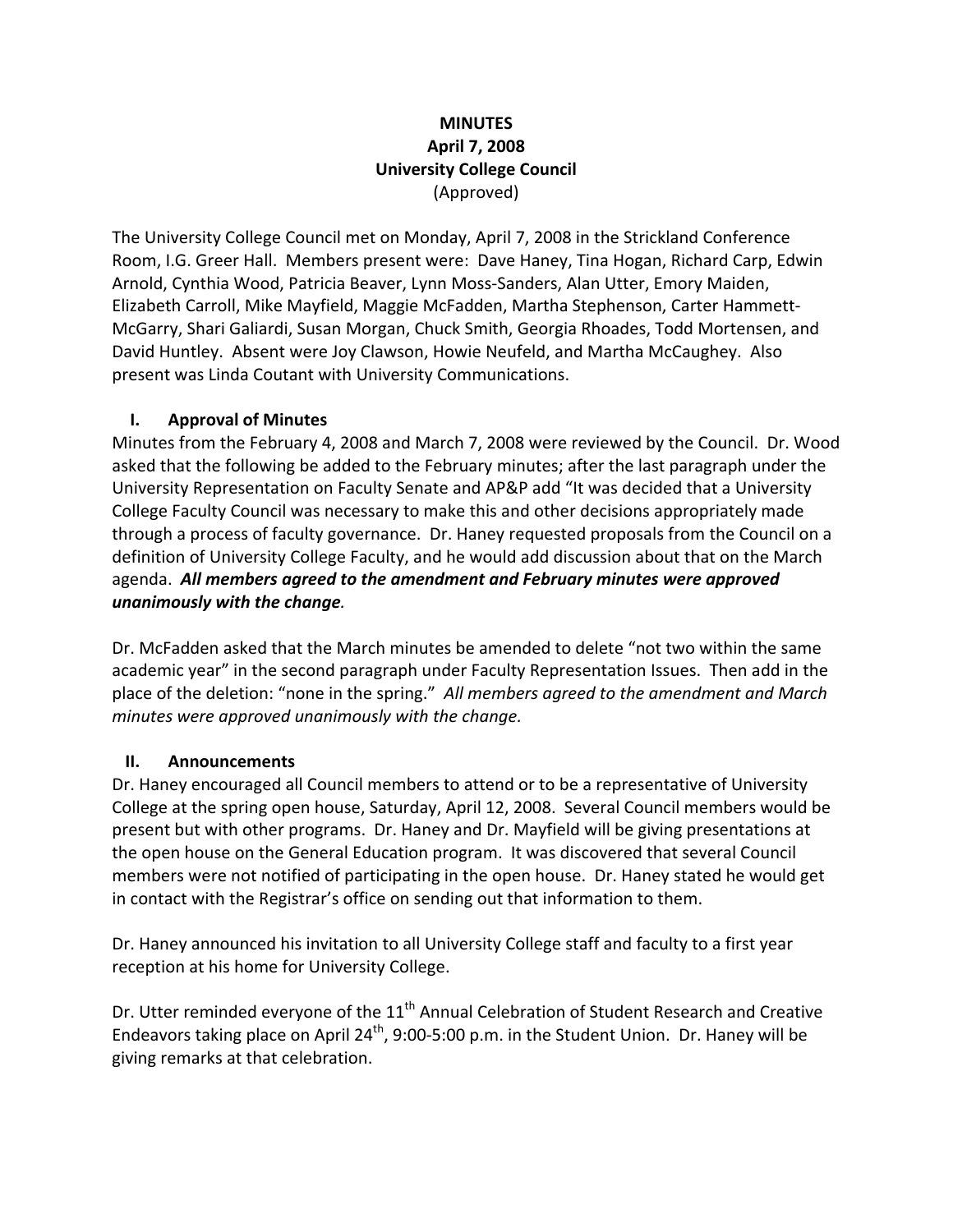Dr. Utter stated it had been proposed to administration not to have class on that day. He has not yet heard if that has been approved. Dr. Haney added he was in full support of this and that it had also been proposed to not have classes the day of convocation. This would give freshman an opportunity to read and prepare for the Summer Reading book discussions.

#### **III. Communication Plan**

Dr. Haney reminded the Council this item was discussed at the March meeting and how important a communication plan is for University College. The concept and purpose of University College is difficult to explain and needs to be communicated to a variety of internal and external audiences. This is especially important as we institute the new general education program and the interdisciplinary degree programs.

Dr. Haney introduced Linda Coutant with University Communications. He explained that Ms. Coutant would be working with University College on ways to better communicate what University College is.

Ms. Coutant stated that the first item she would be working on is speaking with all members of the Council to get their vision and input for a communication plan, with the overall message of who University College is and what they do. She briefly explained the different opportunities and ways University College would have in getting out information externally and internally.

### **IV. Faculty Representation Issues**

The Council discussed the handout which included the discussion on this item from the March meeting. Dr. Haney stated the Council had asked for a better understanding of how to define "University College Faculty." Dr. Wood stated the two problems with the proposed definition was the terminology of "teaching role" and "formal assignment." This would exclude people who may not be teaching but who are directors or otherwise committed to University College. Mr. Smith pointed out that the bottom line was who decides who is reassigned. If this decision is left to the department to which the faculty member is nominally assigned, the appropriate level of commitment to University College might not be included in the contract. Dr. Haney stated that programs would often have a better understanding of assignments given. The Council discussed the assignments going through the different departments, and then a recommendation given to Dr. Haney for final approval. Dr. Carp made a motion that the definition of University College Faculty read as follows;

*For purposes of faculty representation on university committees sanctioned by the Faculty Senate (including the election of such representatives), as well as other purposes related to faculty governance, the University College 'faculty' is defined as those who are formally assigned in a teaching role by contract or a memorandum of understanding to one or more programs in University College for at least one academic year and possess faculty voting rights as defined in the Faculty Constitution*.

*The motion passed unanimously*.